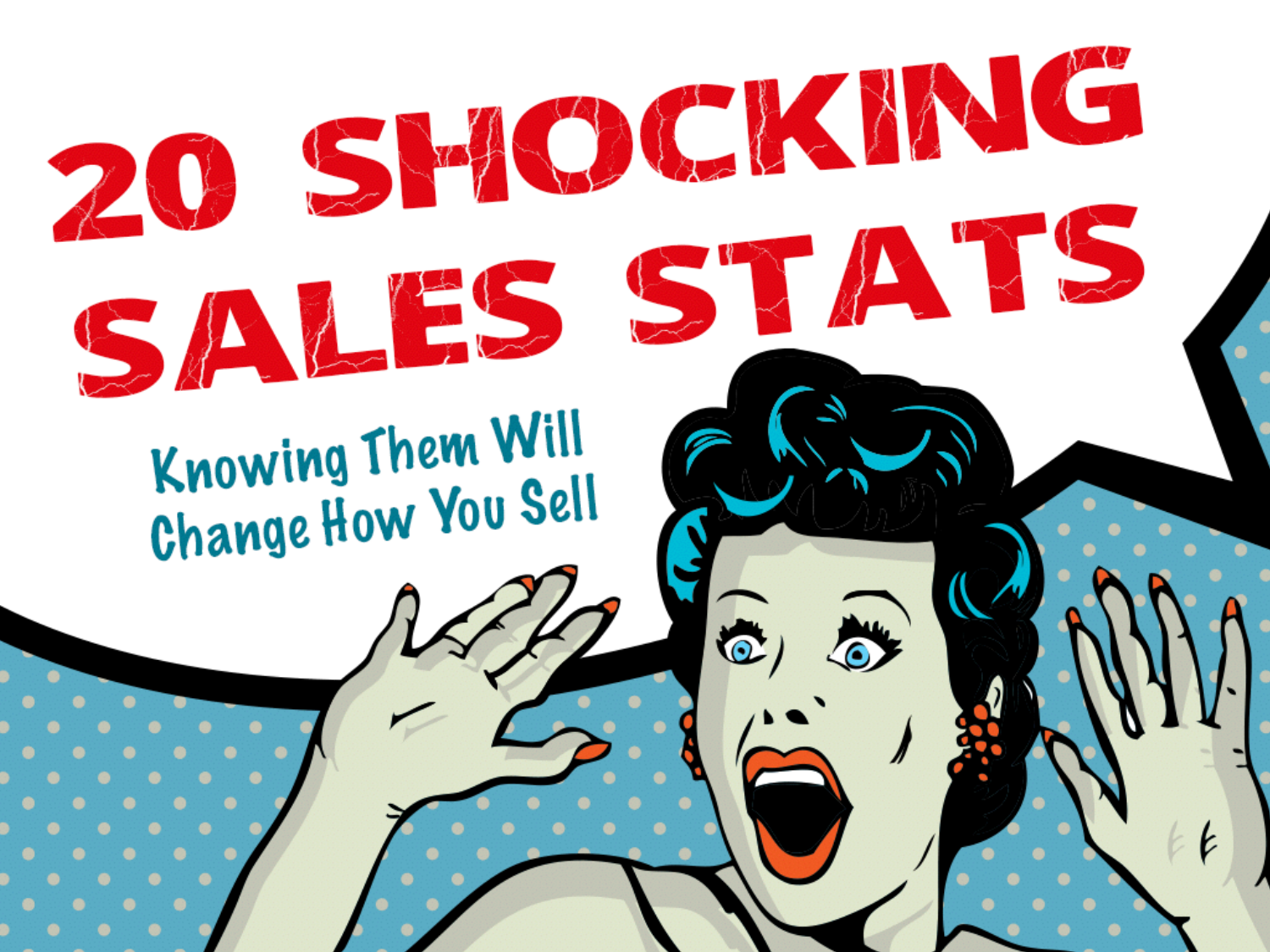## If you follow up with web leads within 5 minutes, you're 9 times more likely to convert them.

Source: InsideSales.com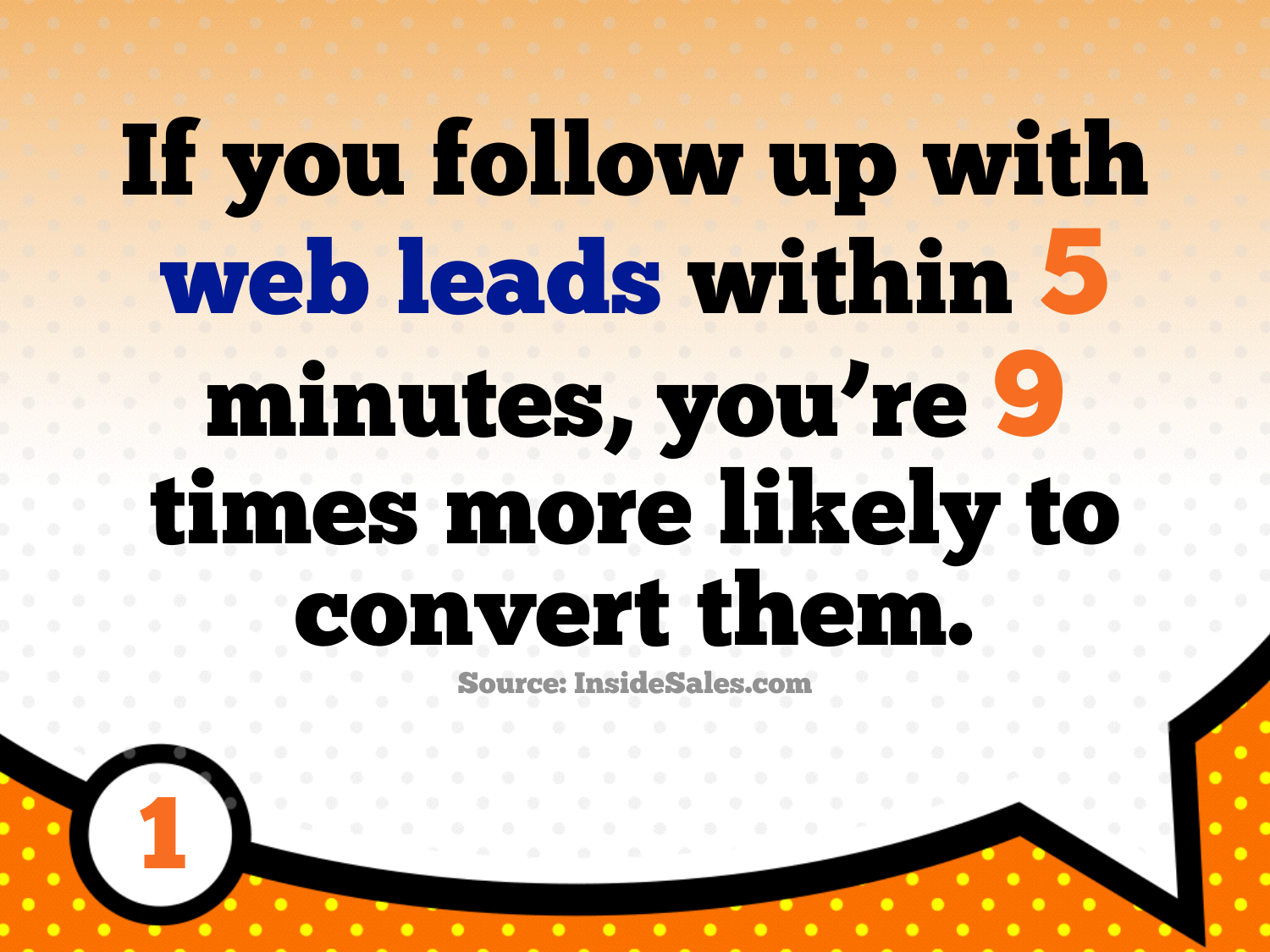# The best times to email prospects are 8:00am and 3:00pm.

Source: GetResponse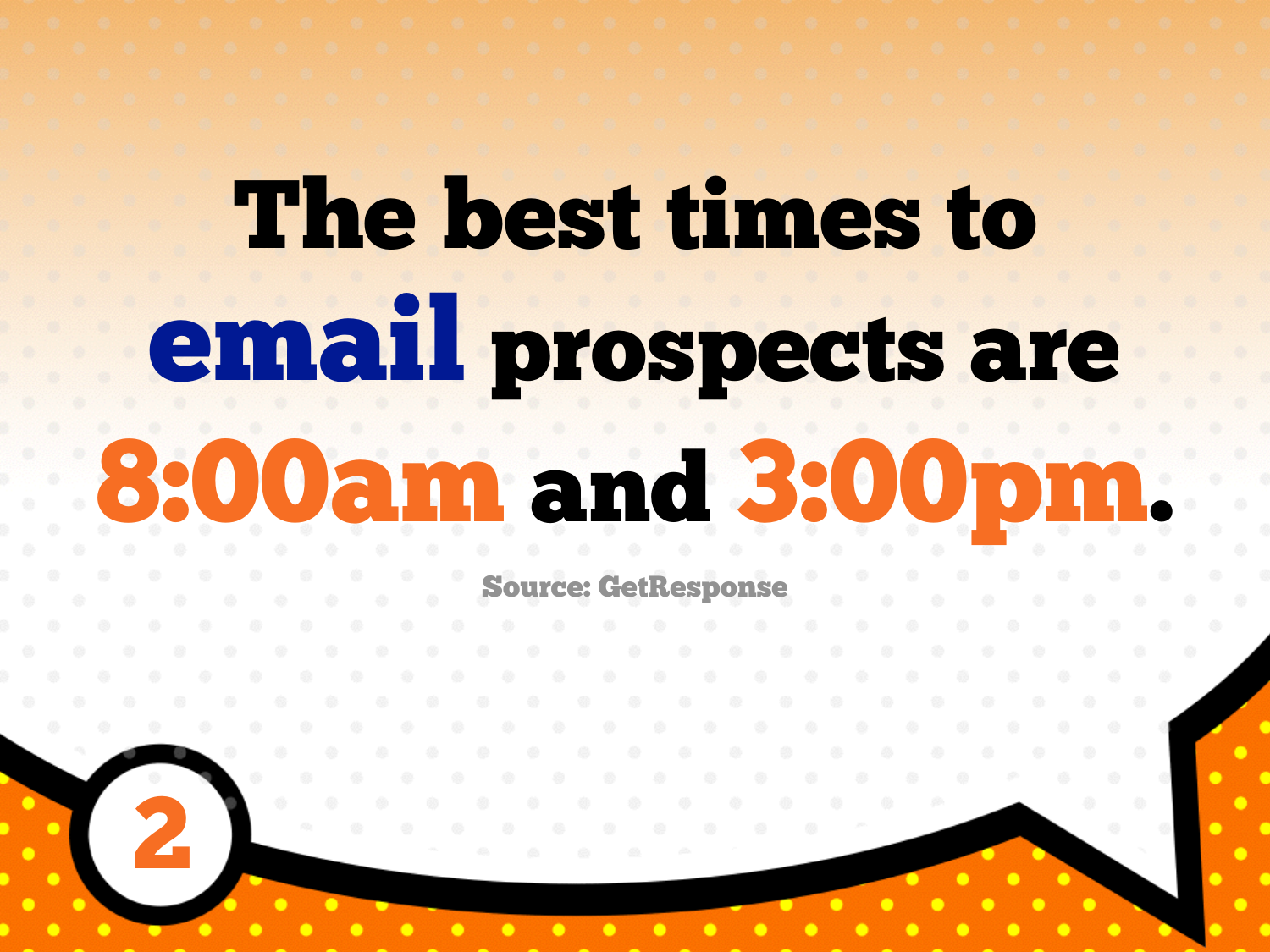### The best time to cold call is 4:00-5:00pm. The second best time is 8:00-10:00am. The worst times are 11:00am

![](_page_3_Picture_1.jpeg)

Source: InsideSales.com and Kellogg School of Business 3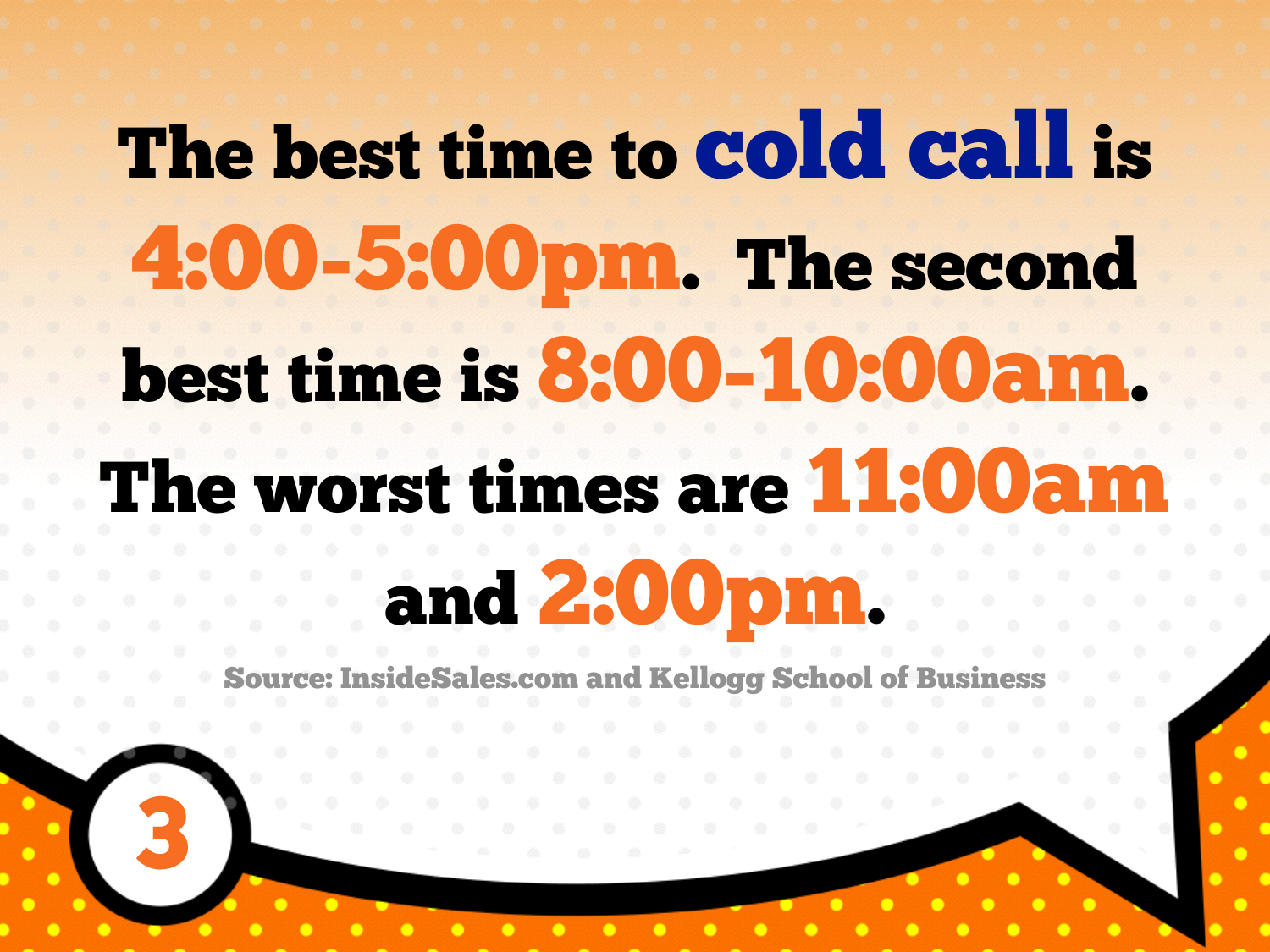### Thursday is the best day to prospect. Wednesday is the second best day.

### uesday is the worst day.

Source: InsideSales.com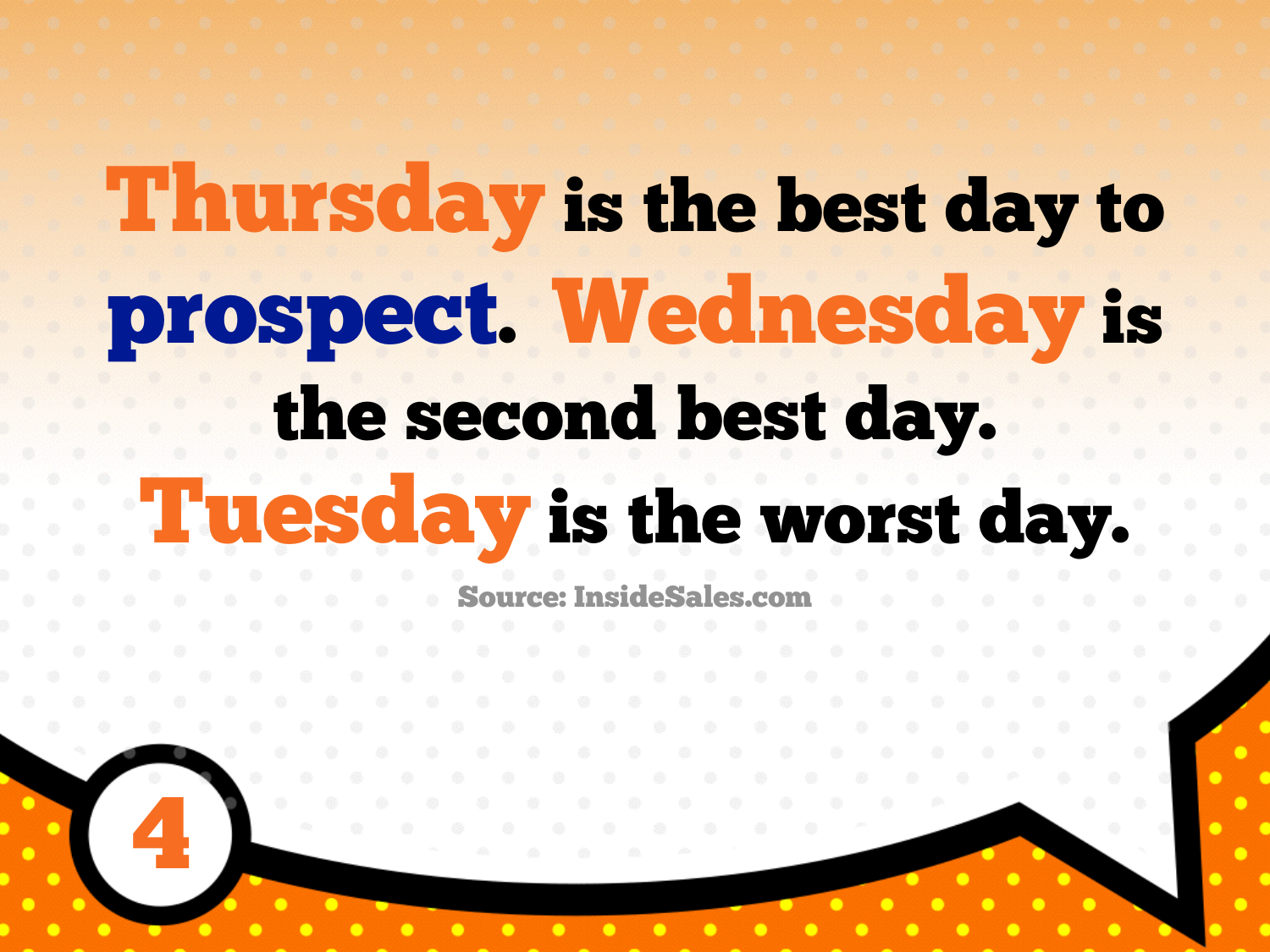# Top sellers use LinkedIn 6 hours

# per week. Do you?

5

#### Source: Jill Konrath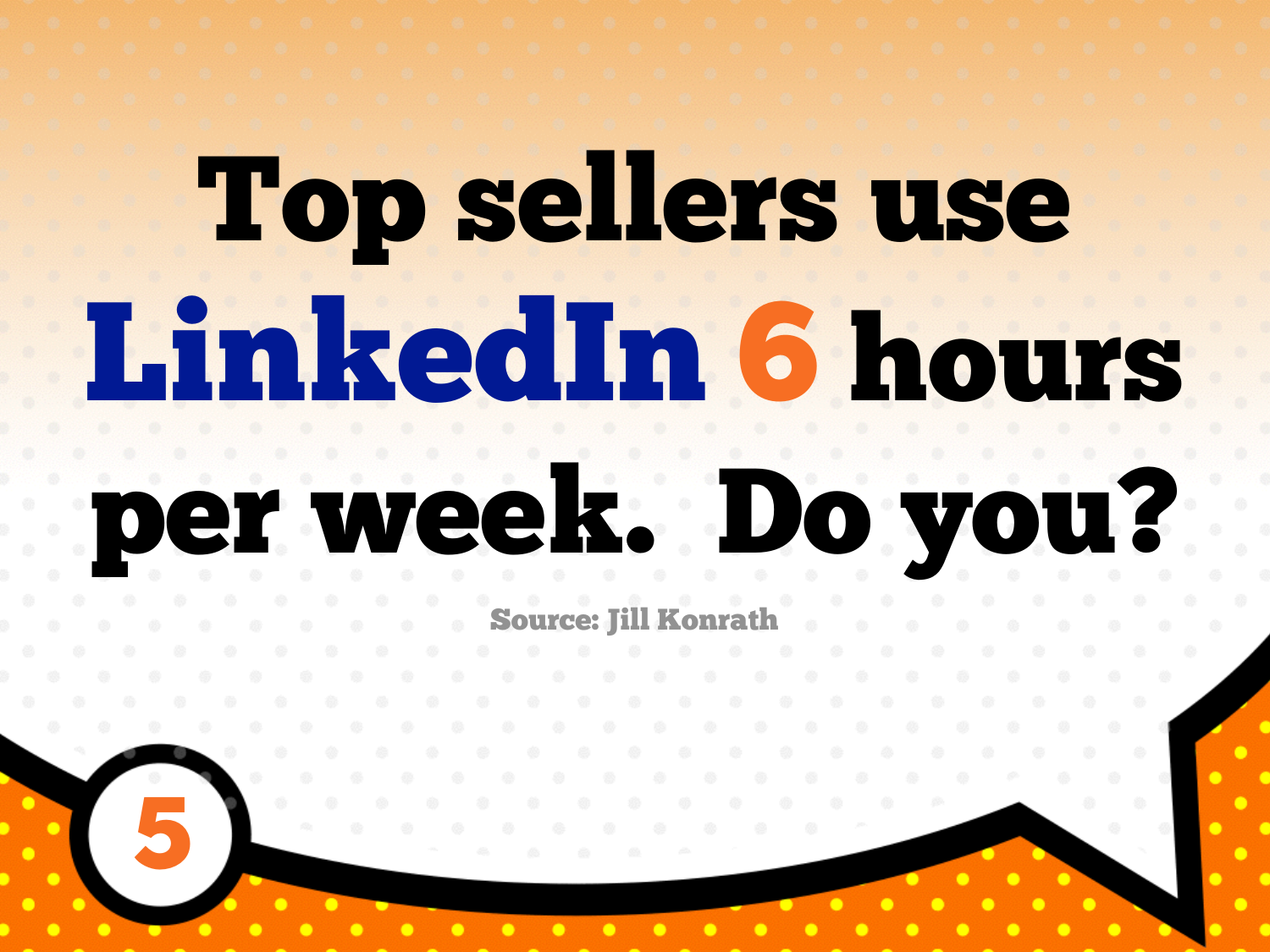### In 2007 it took an average of 3.68 cold call attempts to reach a prospect. Today

### it takes 8 attempts.

Source: TeleNet and Ovation Sales Group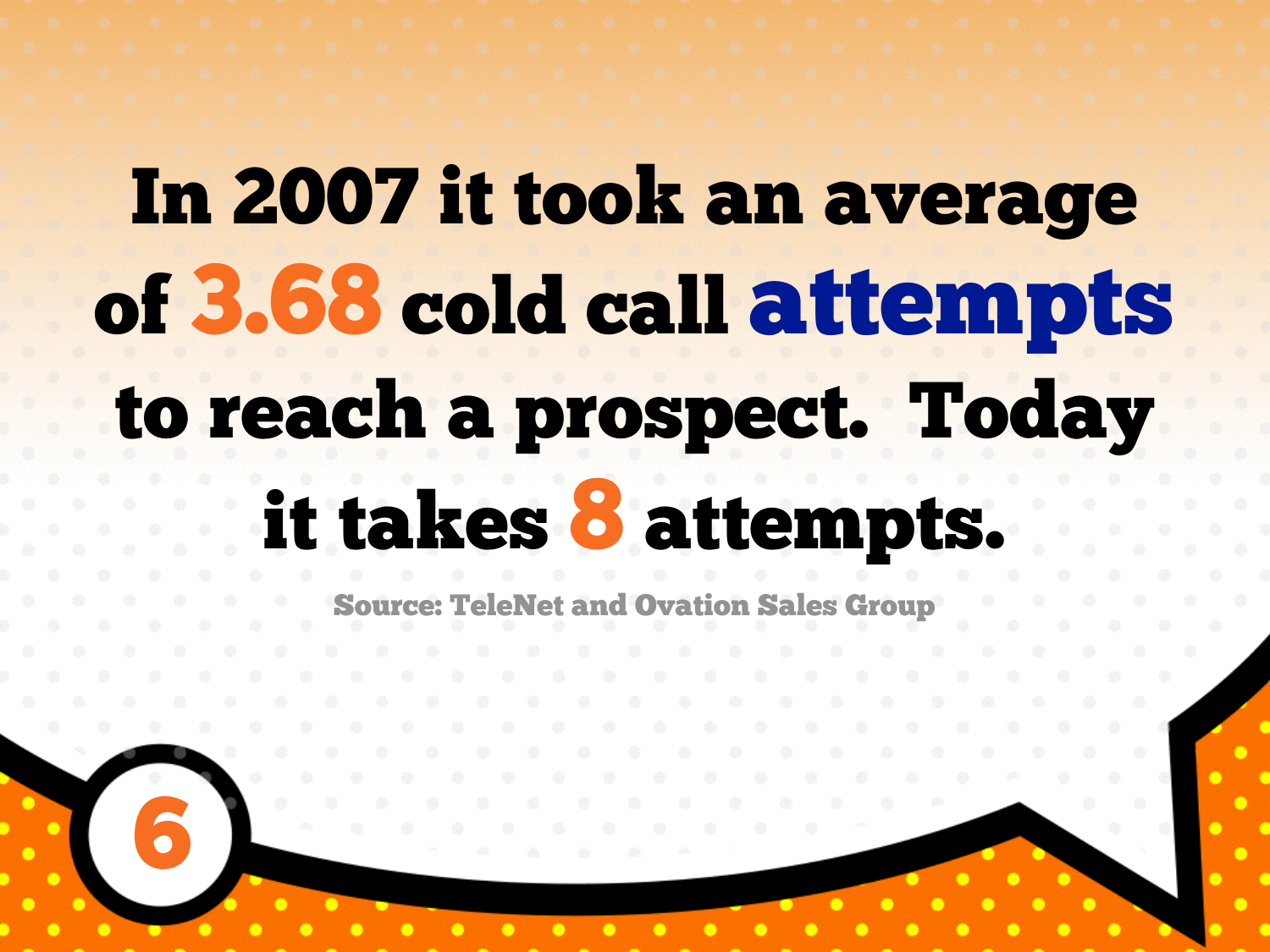# The average salesperson only makes 2 attempts

## to reach a prospect.

Source: Sirius Decisions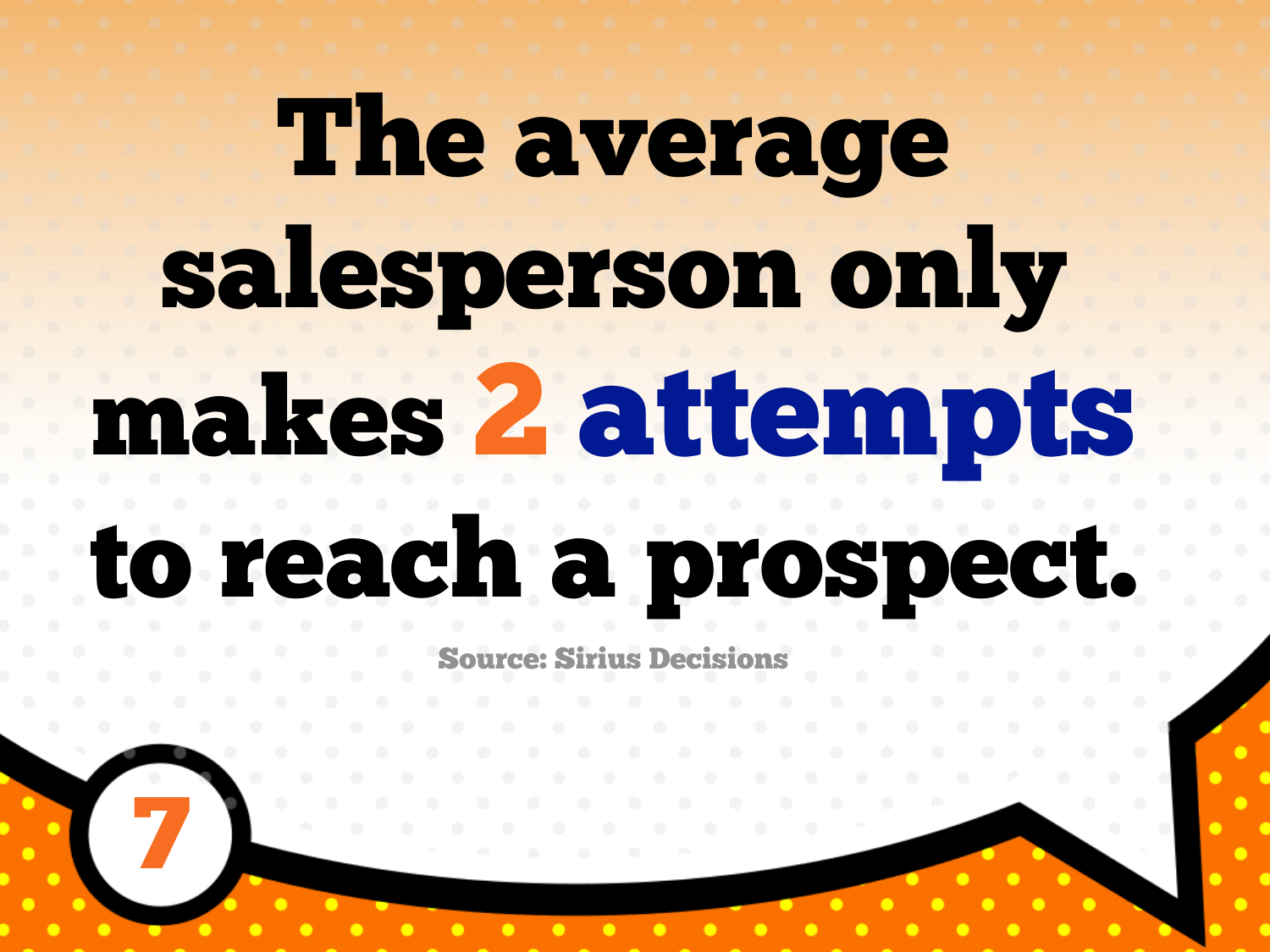### Only 2% of cold calls result in an appointment. Lesson: Find new ways to reach decision-makers

Source: Leap Job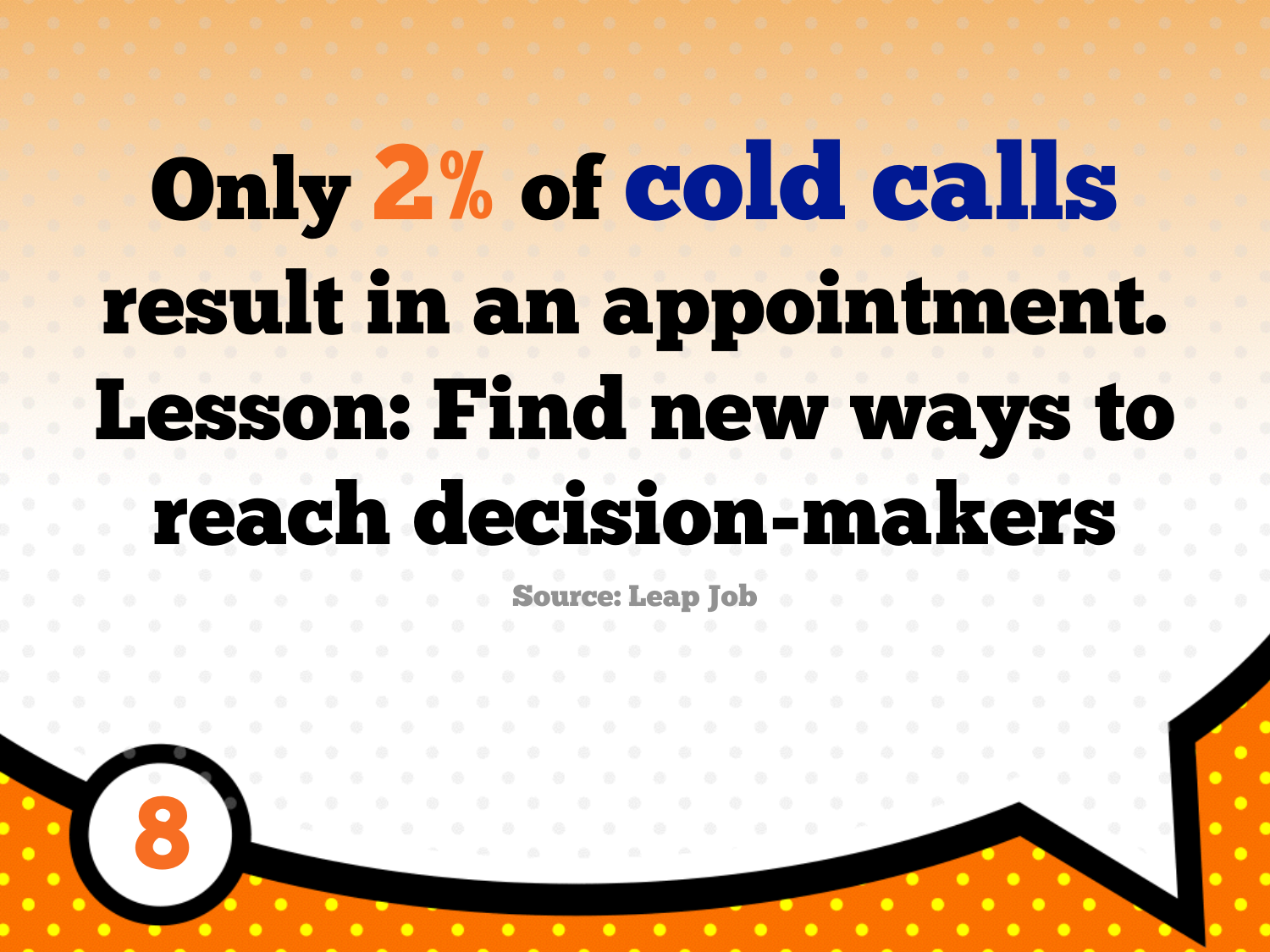# In a typical firm with 100-500 employees, an average of 7 people are involved in most buying decisions. Source: Gartner Group 9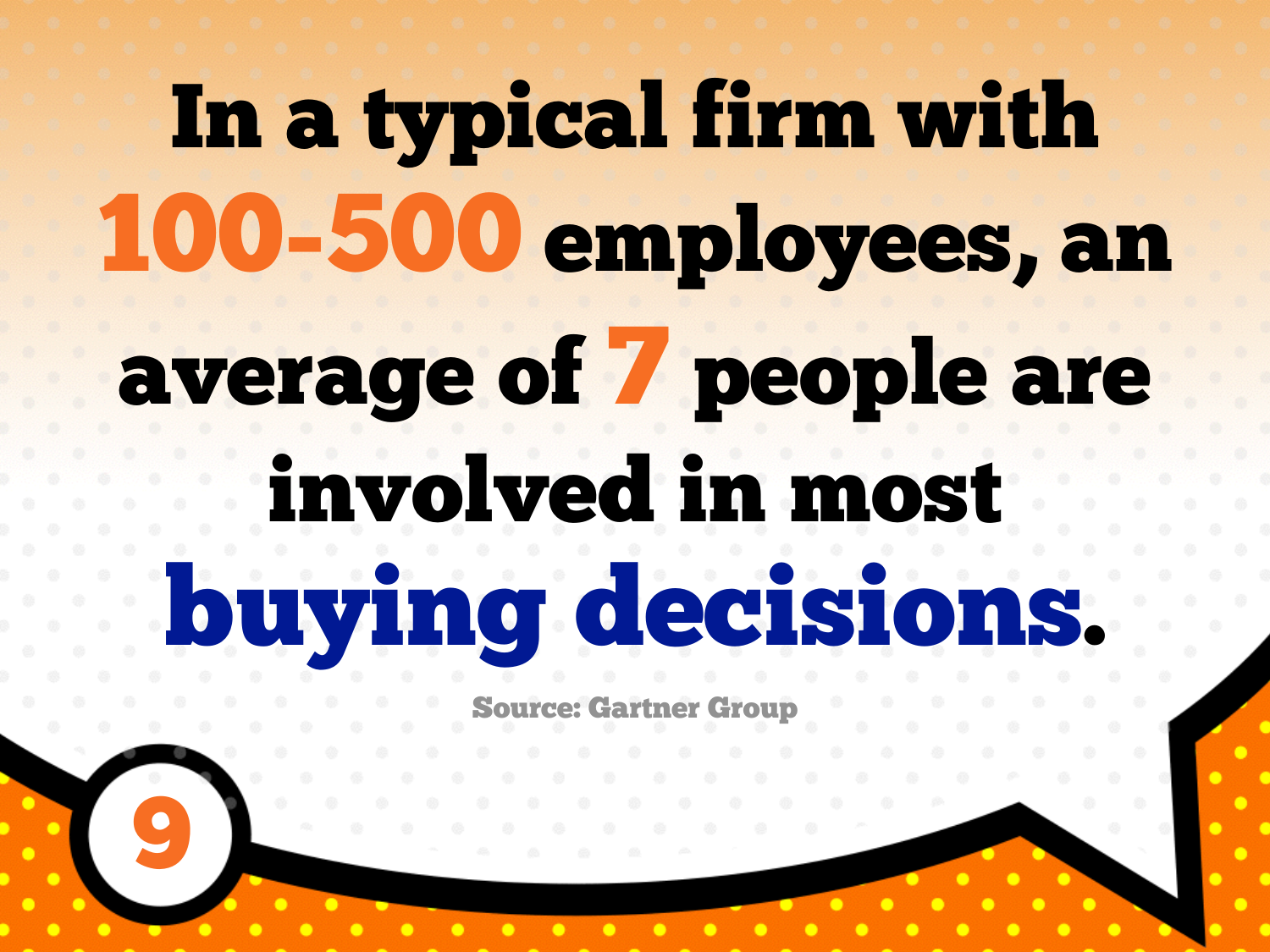### The average salesperson makes 8 dials per hour and prospects for 6.25 hours to

### set 1 appointment.

#### Source: Ovation Sales Group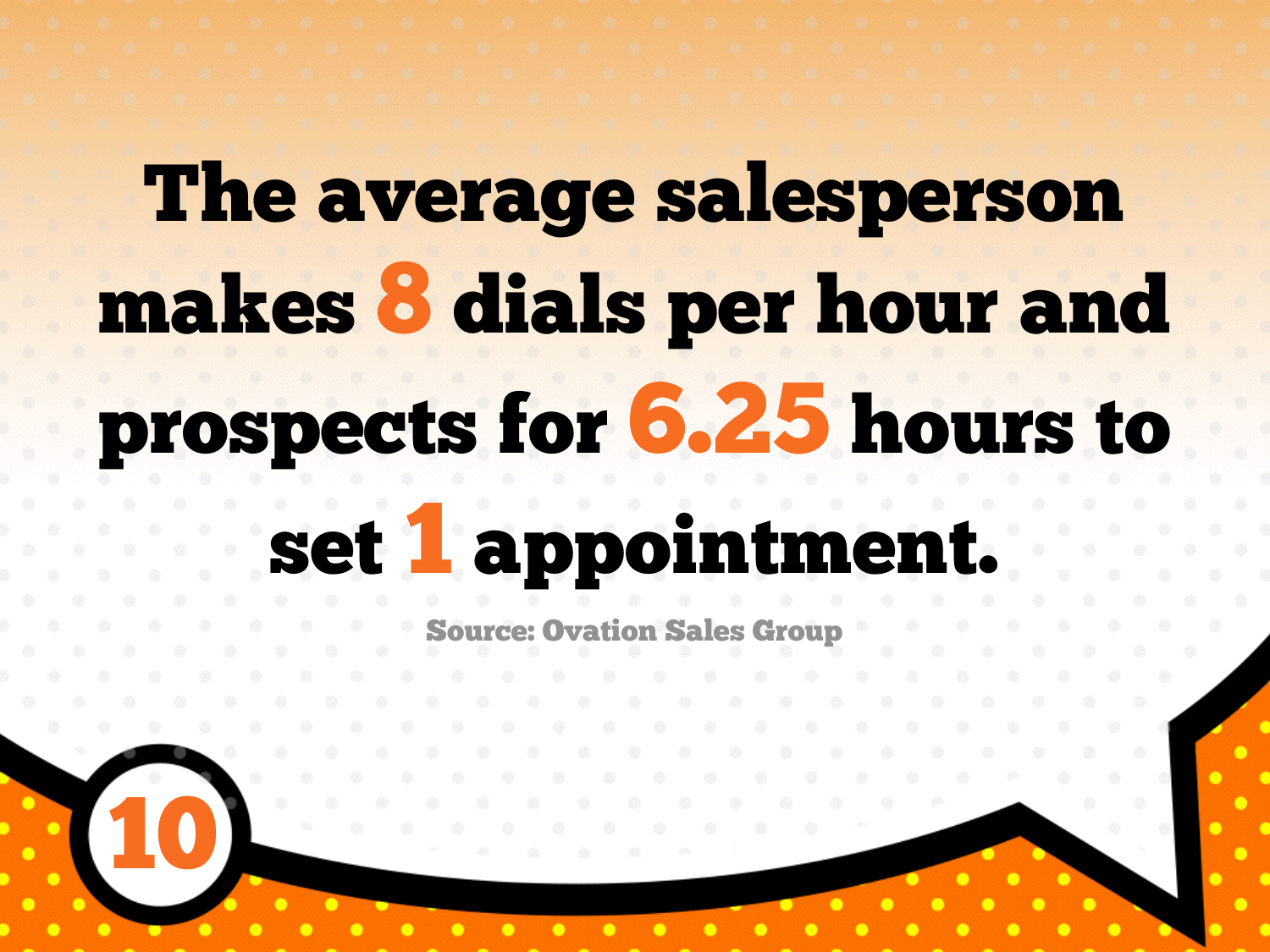## The early bird gets the worm. 50% of sales go to the first salesperson to

### contact the prospect.

#### Source: InsideSales.com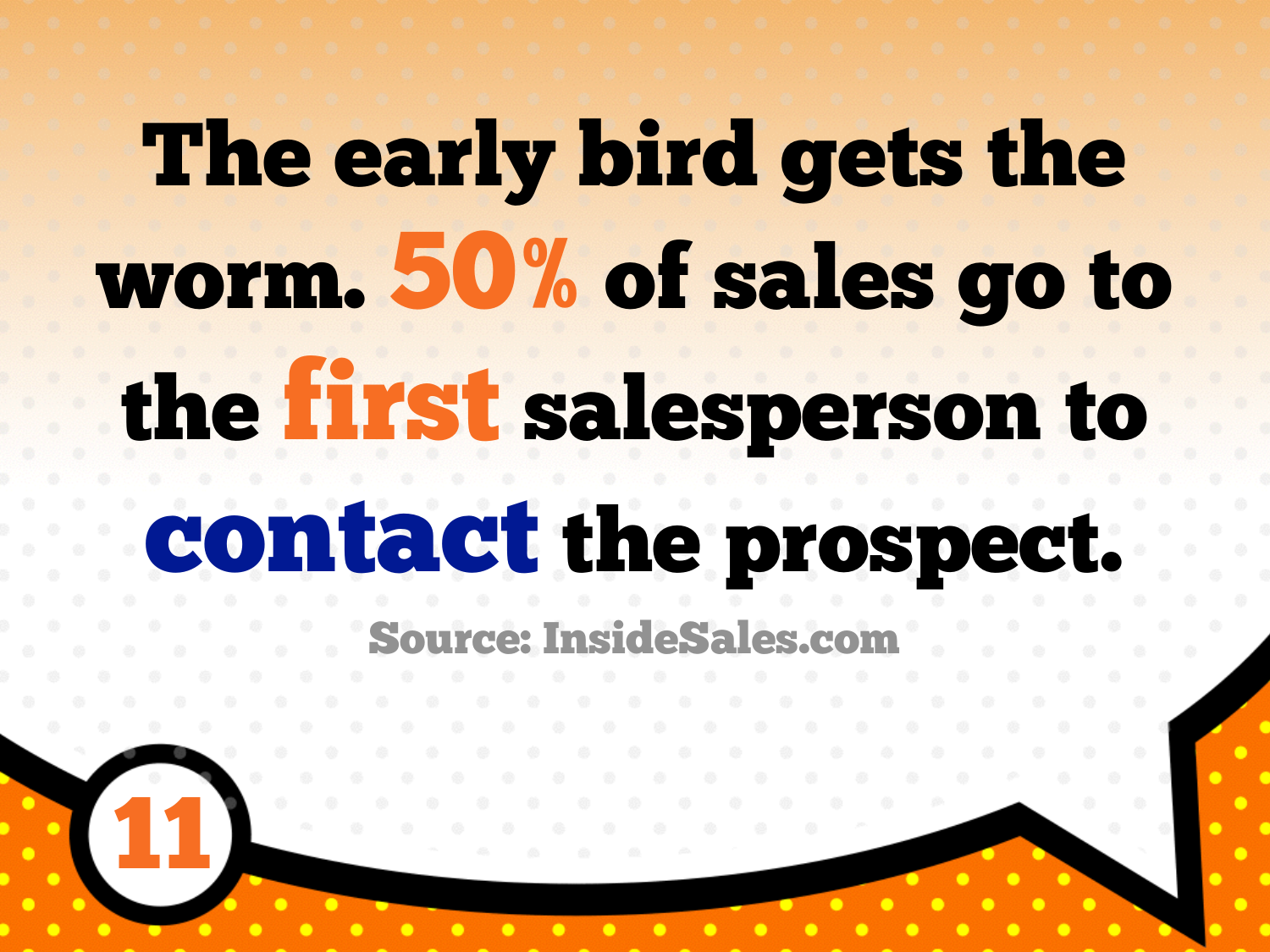### Email Marketing has 2x higher ROI than cold calling, networking or trade shows.

#### Source: MarketingSherpa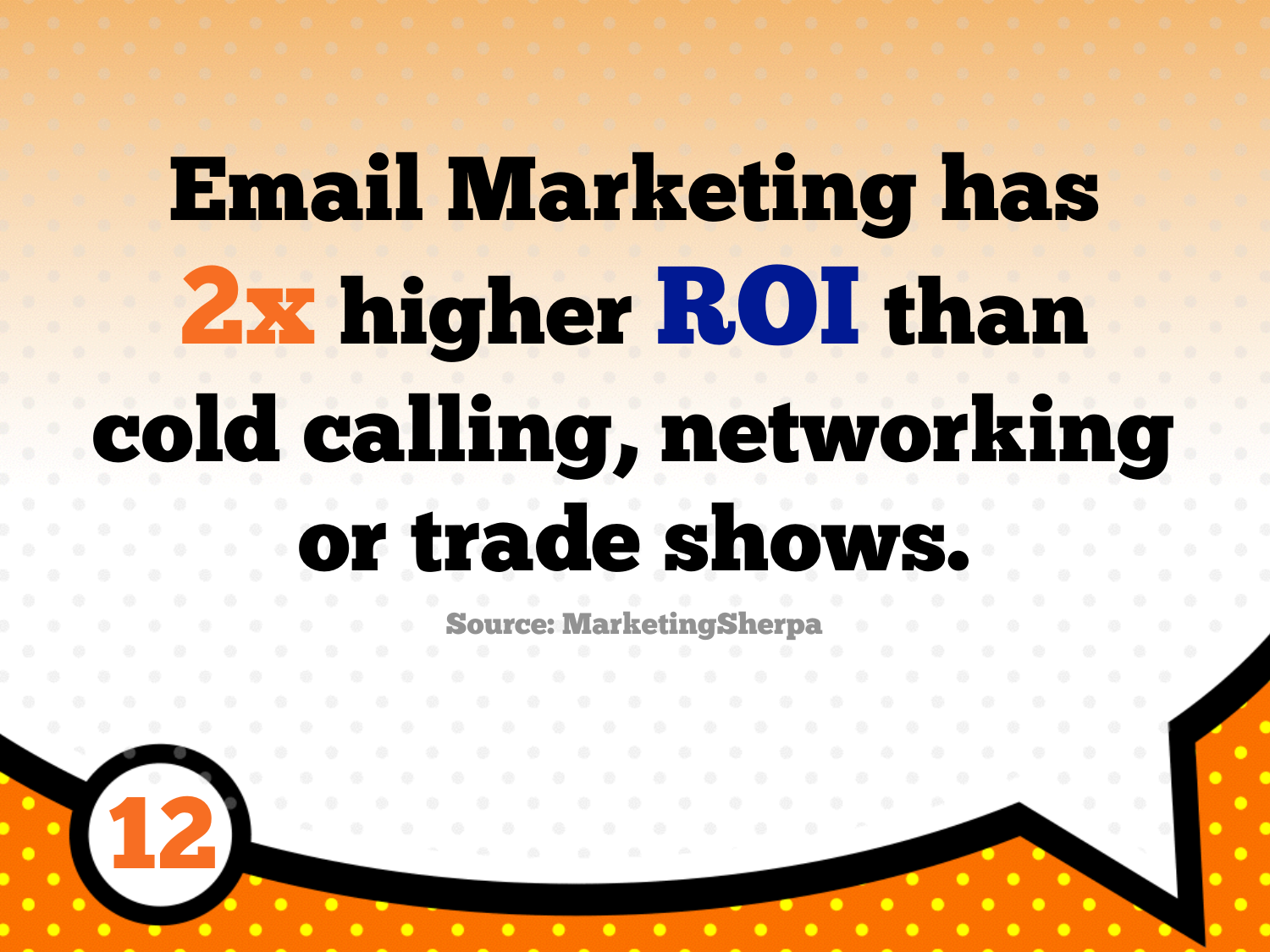# Nurtured leads make 47% larger purchases than nonnurtured leads.

Source: The Annuitas Group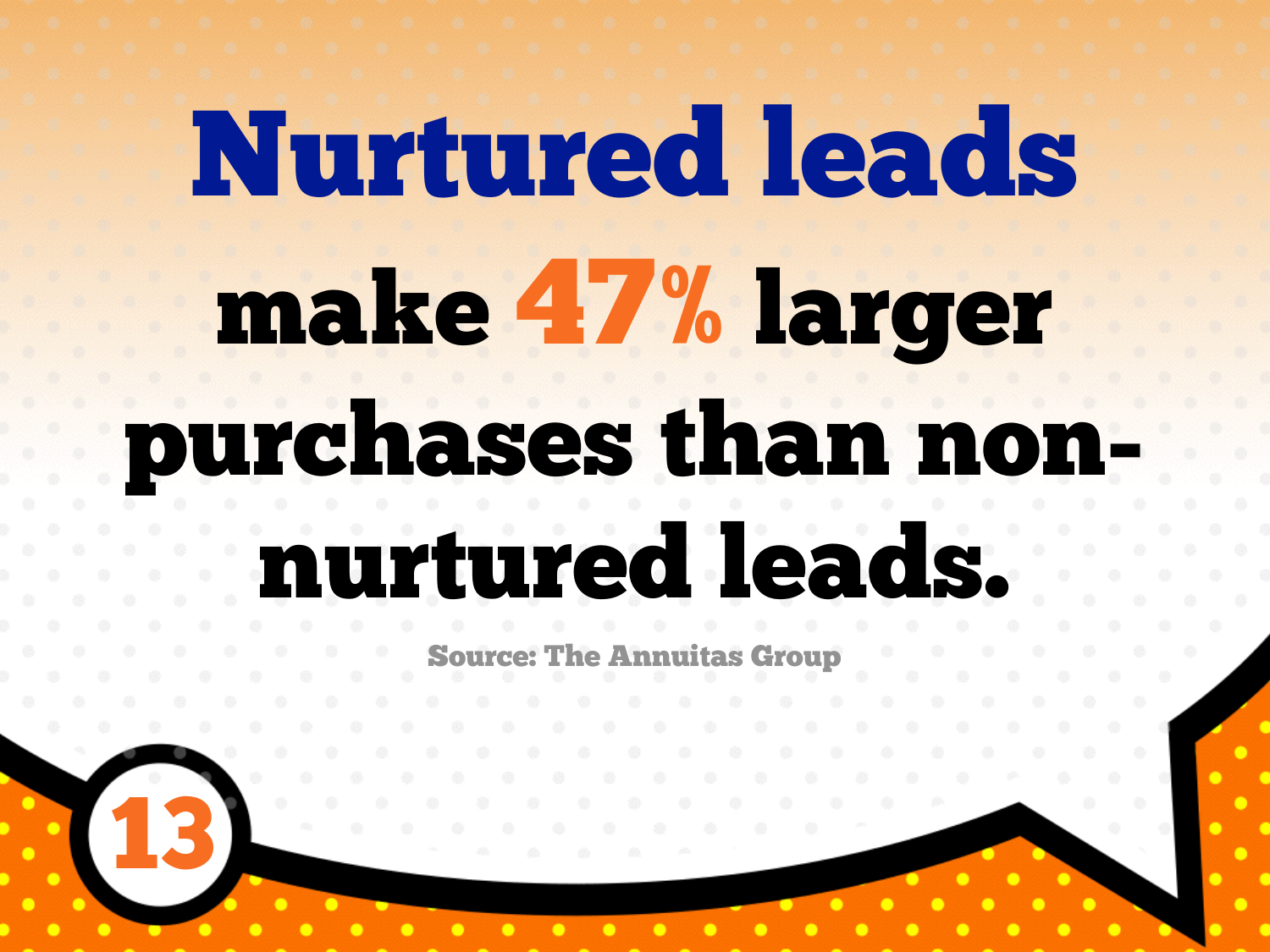## Visuals are processed 60,000x faster in the brain than text. Lesson: Use more visuals in your presentations.

Source: Neo Mammalian Studios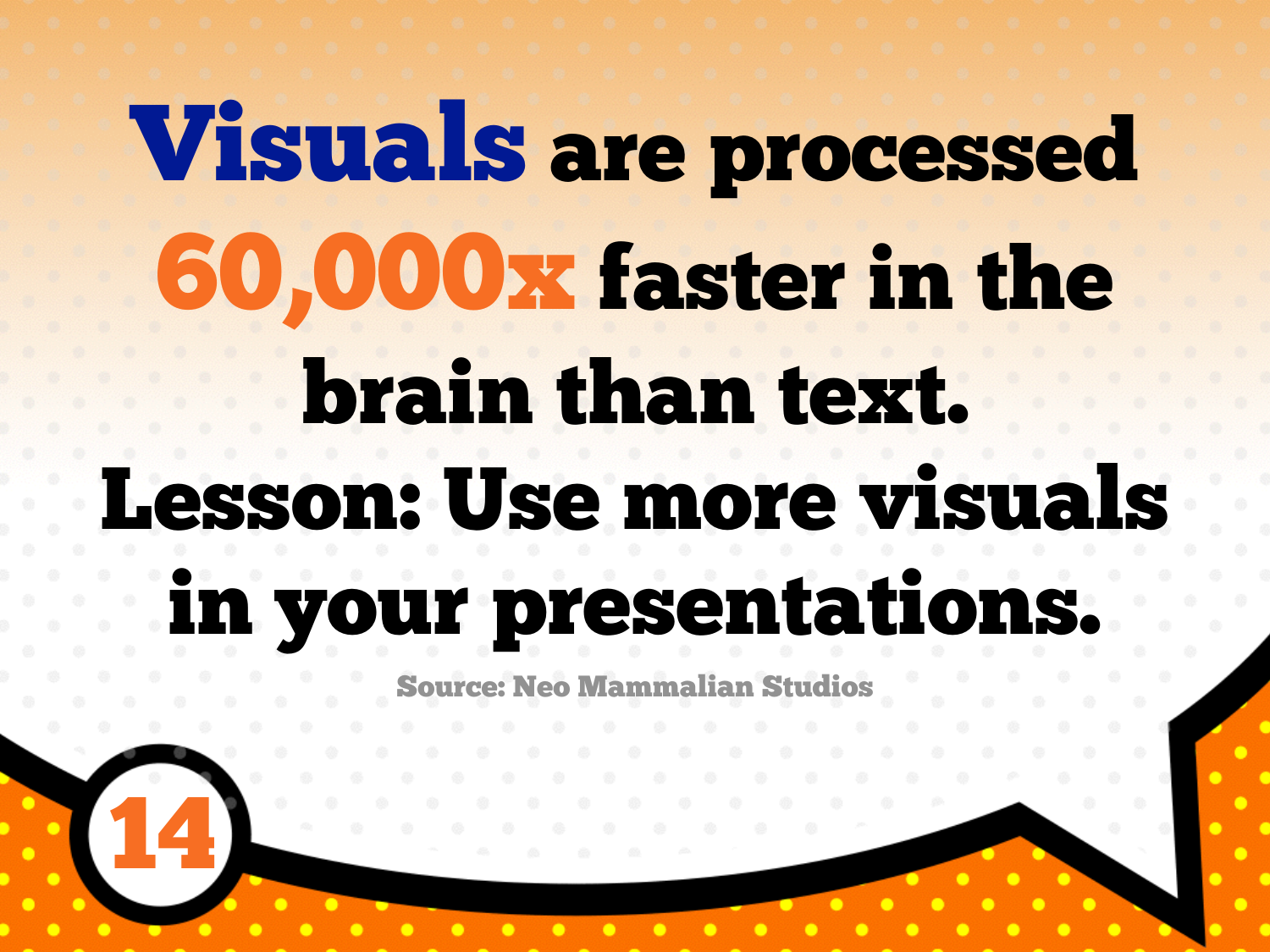### After a presentation, 63% of attendees remember stories. Only 5%

### remember statistics.

15

Source: Authors Chip & Dan Heath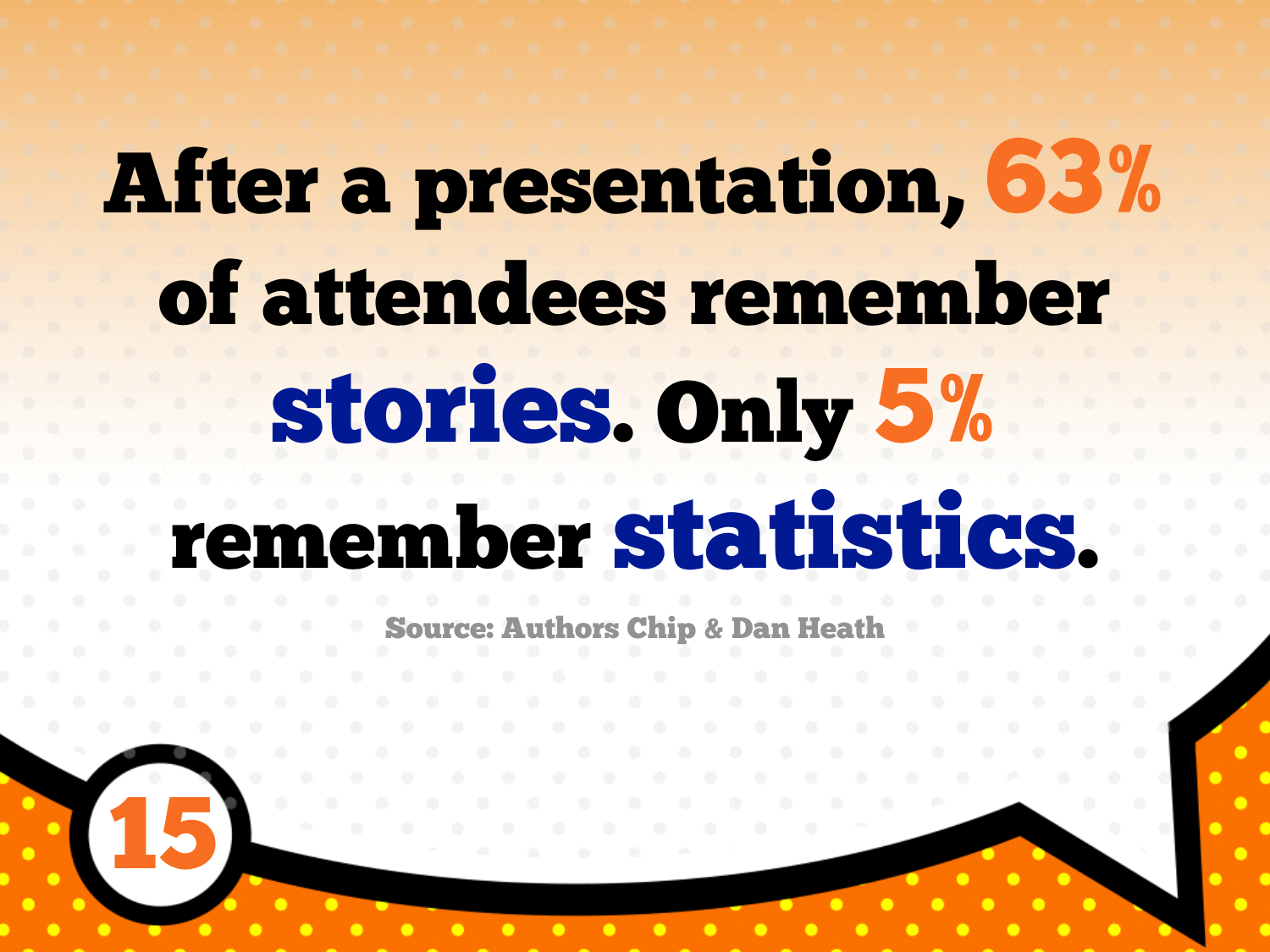## The most memorable part of a presentation is the last 5 minutes.

### Lesson: End with a bang!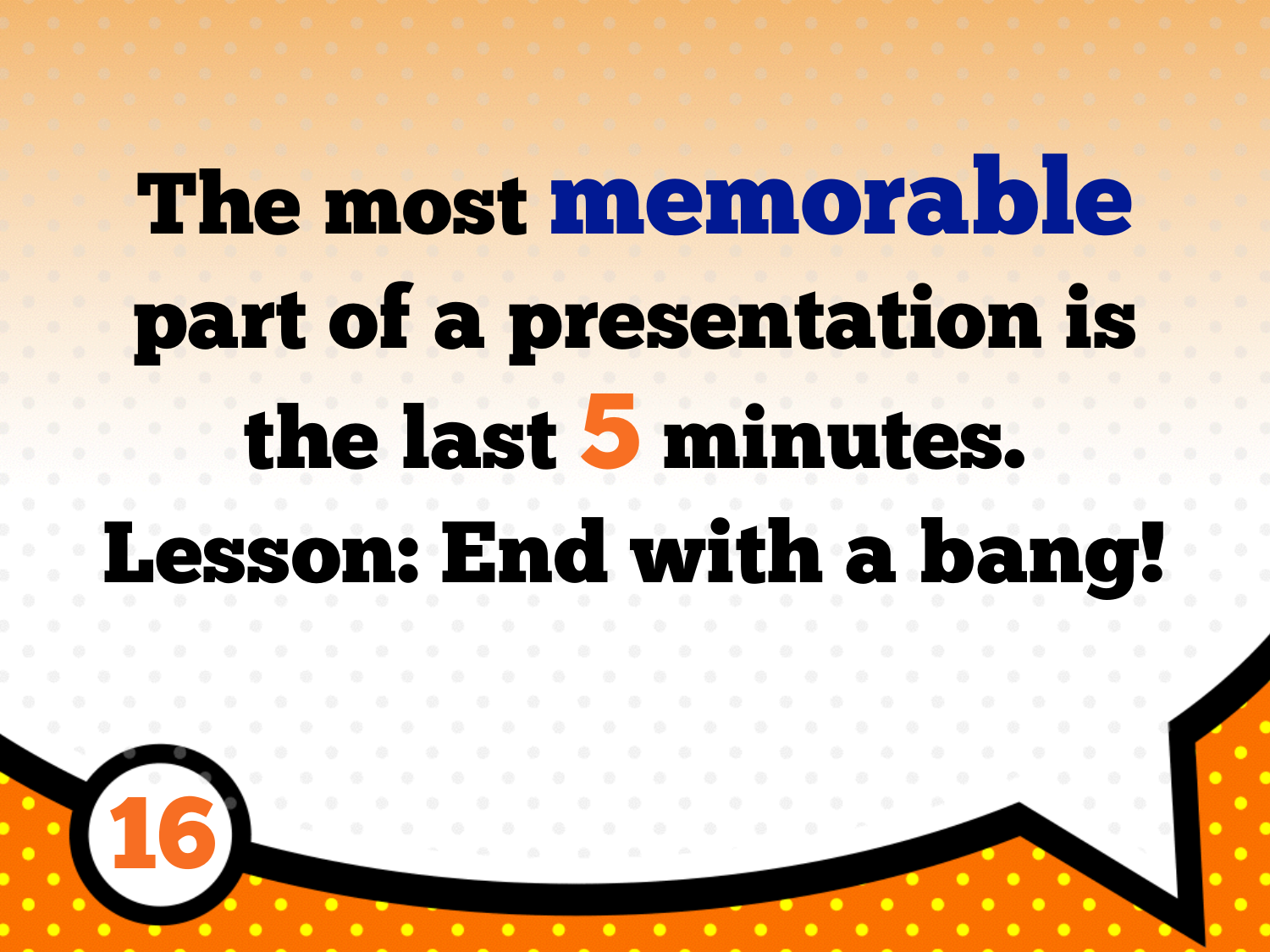### 80% of sales require 5 follow-up calls after the meeting. 44% of salespeople

### give up after 1 follow-up.

#### Source: The Marketing Donut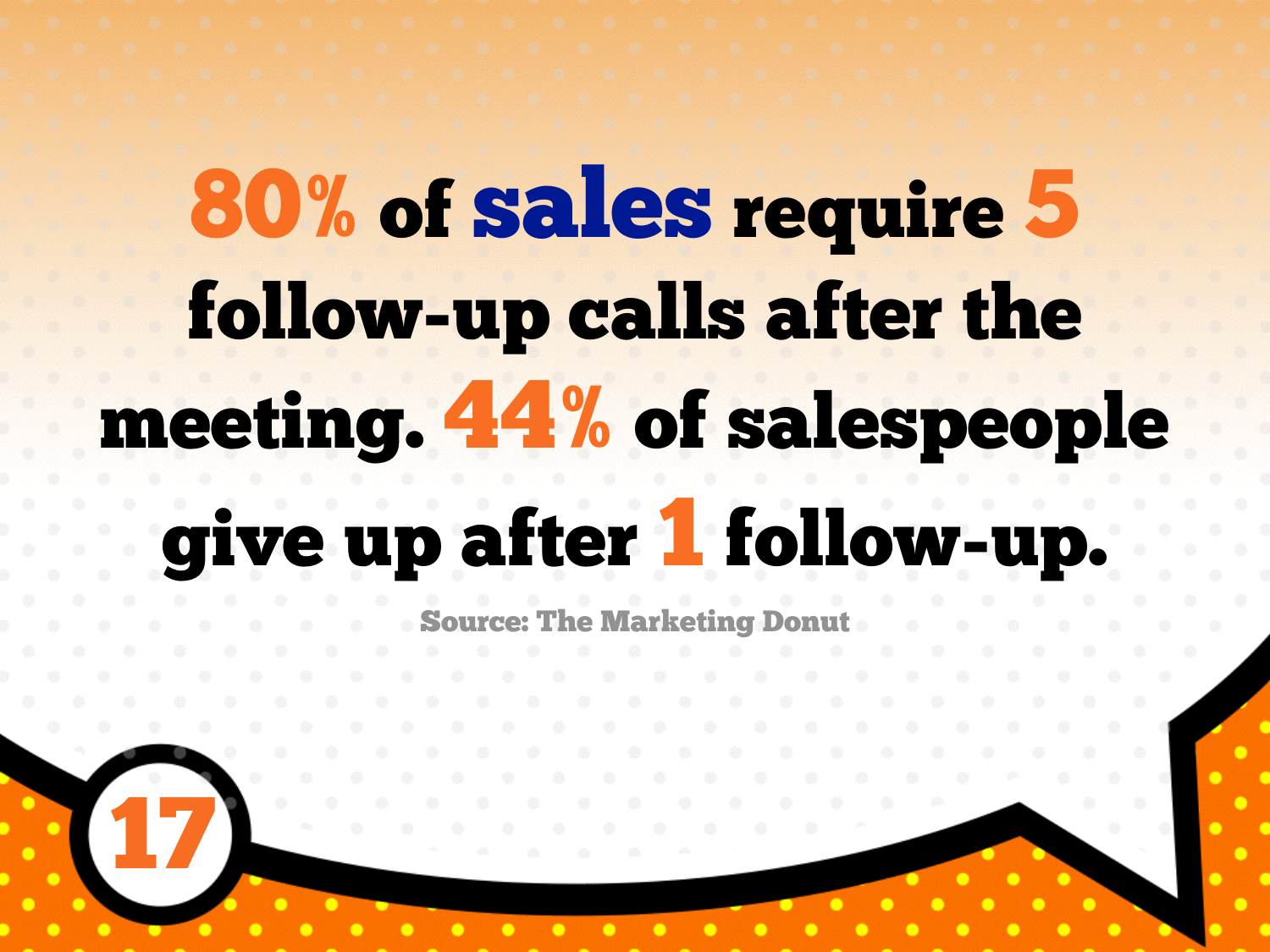## 91% of customers say they'd give referrals. Only 11% of salespeople ask for referrals.

Source: Dale Carnegie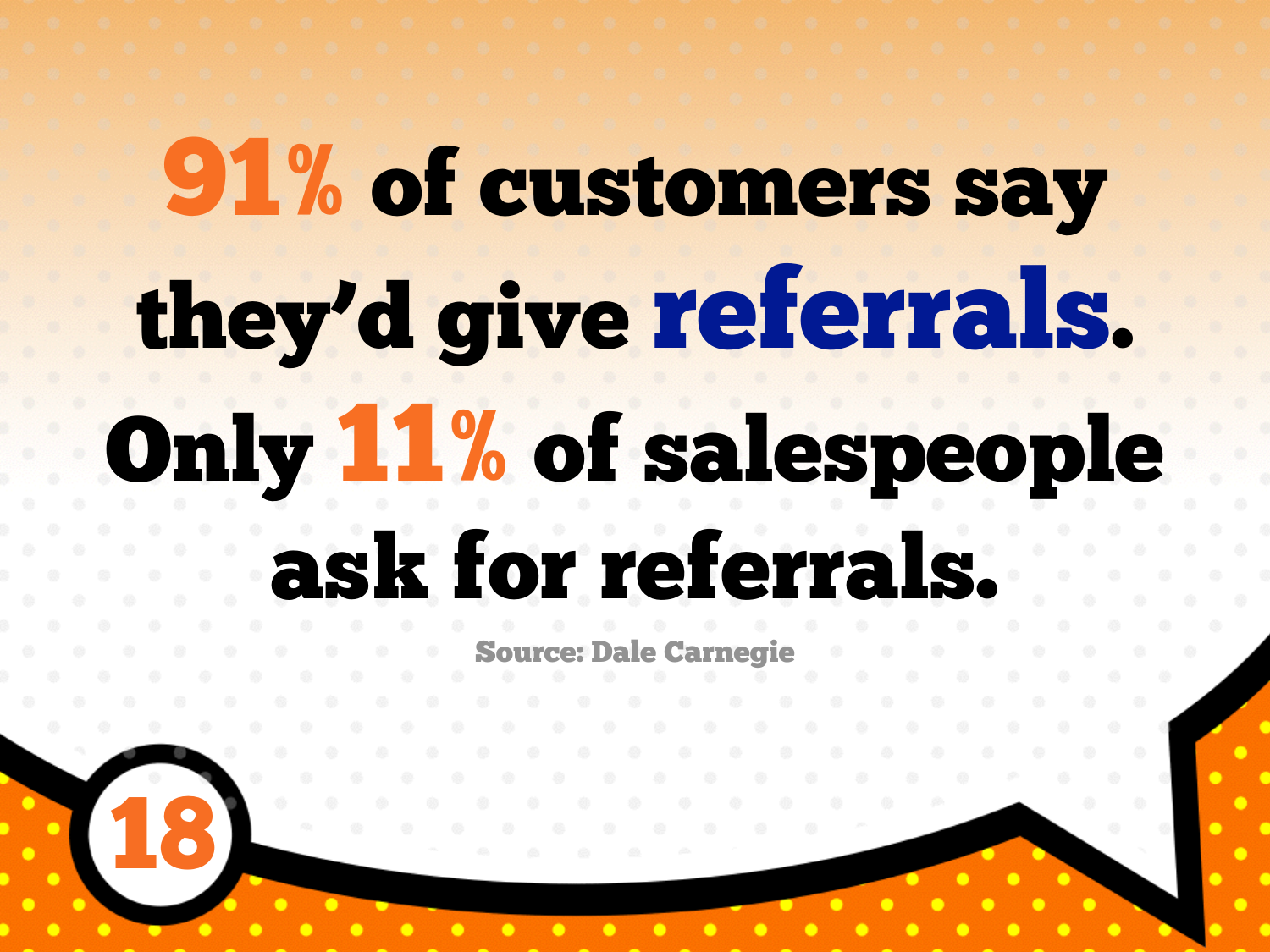### 70% of people make purchasing decisions to solve problems. 30% make decisions to gain something.

**Source: Impact Communications**